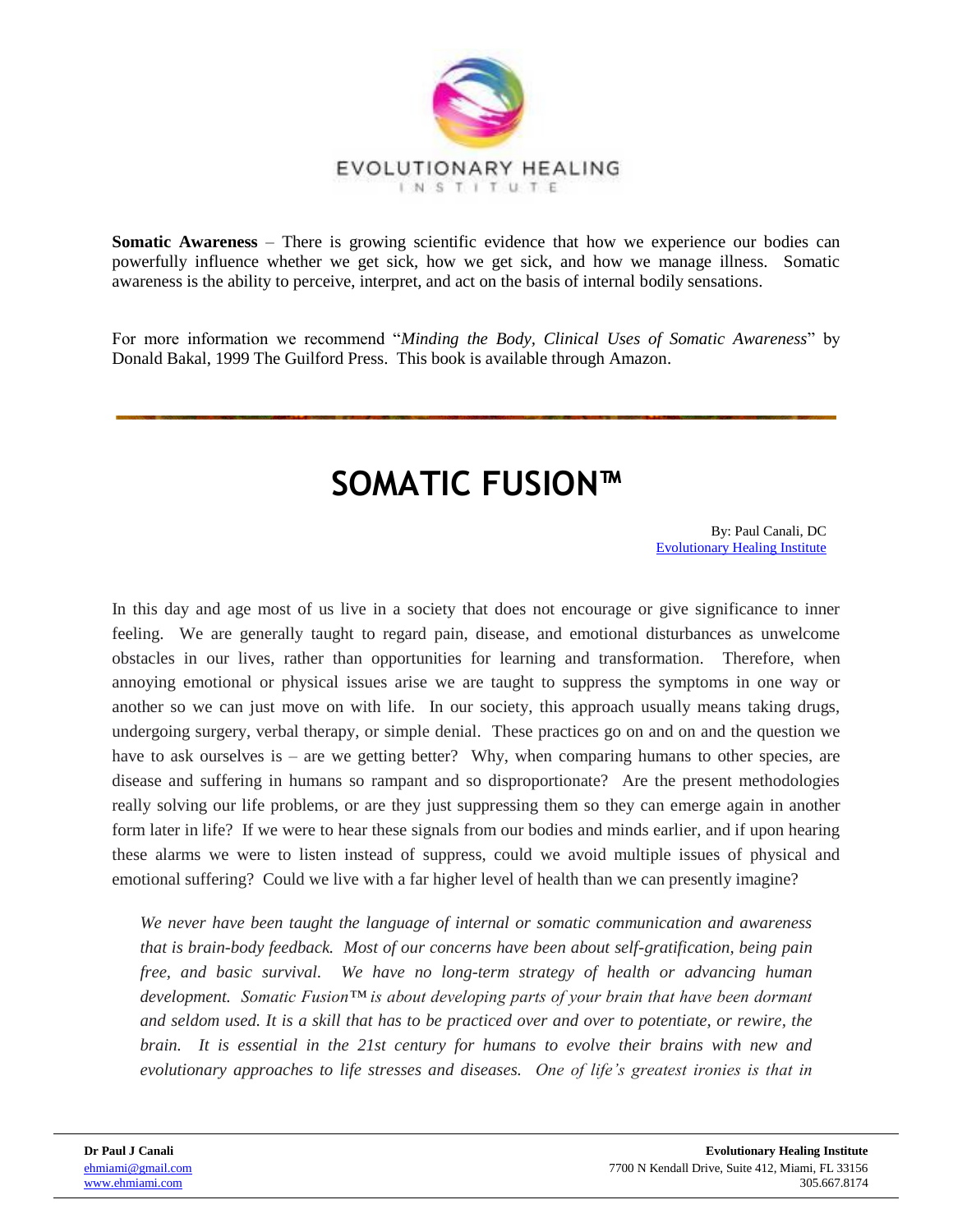*order for us to truly be healthy and content and on a path of continual development, we must merge with the avoided and often painful parts of our biology.*

*That's why when asking someone to breathe, tune in and sense, it is often difficult, because many of the things we feel are not pleasant. Feelings, both physical and emotional, that have been avoided most of our lives may begin to surface. One can become fearful, overly aroused and even re-traumatized if not given the tools and skills to negotiate this challenging terrain.*

In fact, this process of avoidance and disassociation can happen so quickly that we can be *unconscious of the fact that we are even doing avoidance behavior. This is why is it imperative to have trained therapists in all fields to guide, support and provide new and reproducible tools for this brain-body reconnection process. No long term healing, learning or evolutionary development can happen regardless of the therapy, practice or technique you may currently employ unless this brain-body connection is made.*

# *~ Dr. Paul Canali, 2007*

Somatic Fusion<sup>™</sup> is a key concept in Dr. Canali's approach, called Unified Healing Therapy™. This approach is based on the idea that the body can be taught advanced ways of sensing and communicating, and with this ability develops new powerful, consciously interactive healing strategies.

*Somatic awareness is at the cutting edge of the mind-body interface and represents a way to truly empower individuals in their efforts to maintain and restore good health. Somatic awareness constitutes and innate wisdom that people have about their own psychobiological health. It involves utilizing sensory information that is readily available, and that when utilized can contribute to all aspects of health, from preventing migraine, hypertension, and heart disease to regulating auto-immune diseases, and possibly to altering the course of cancer. For virtually all symptoms, diseases, and illness conditions, the mind's awareness of the body's sensations has a very significant role to play.*

### *~ Donald Bakal, Minding the Body, 1999, p.4*

In recent years, there has been considerable development in the area of brain imaging devices, like P.E.T. scans and f.M.R.I. These devices have led to incredible breakthroughs in the area of neuroscience. As a result of this research, new understanding of how the brain affects the body, and how the body affects the brain has emerged. For the first time it is possible to actually see what areas of the brain are involved in a variety of thought processes. Unfortunately, it has also been discovered that most of us are disconnected from the parts of our brains that give us deep conscious connection to our bodies. Incredible as it may sound; most of our lives are driven by unconscious and repressed feelings and emotions that take control over our physical bodies, not to mention our emotional states.

*Our brains and bodies know far more than is normally available to us. We are conscious of only a fragment of what we deeply know. The central nervous system perceives and processes a great*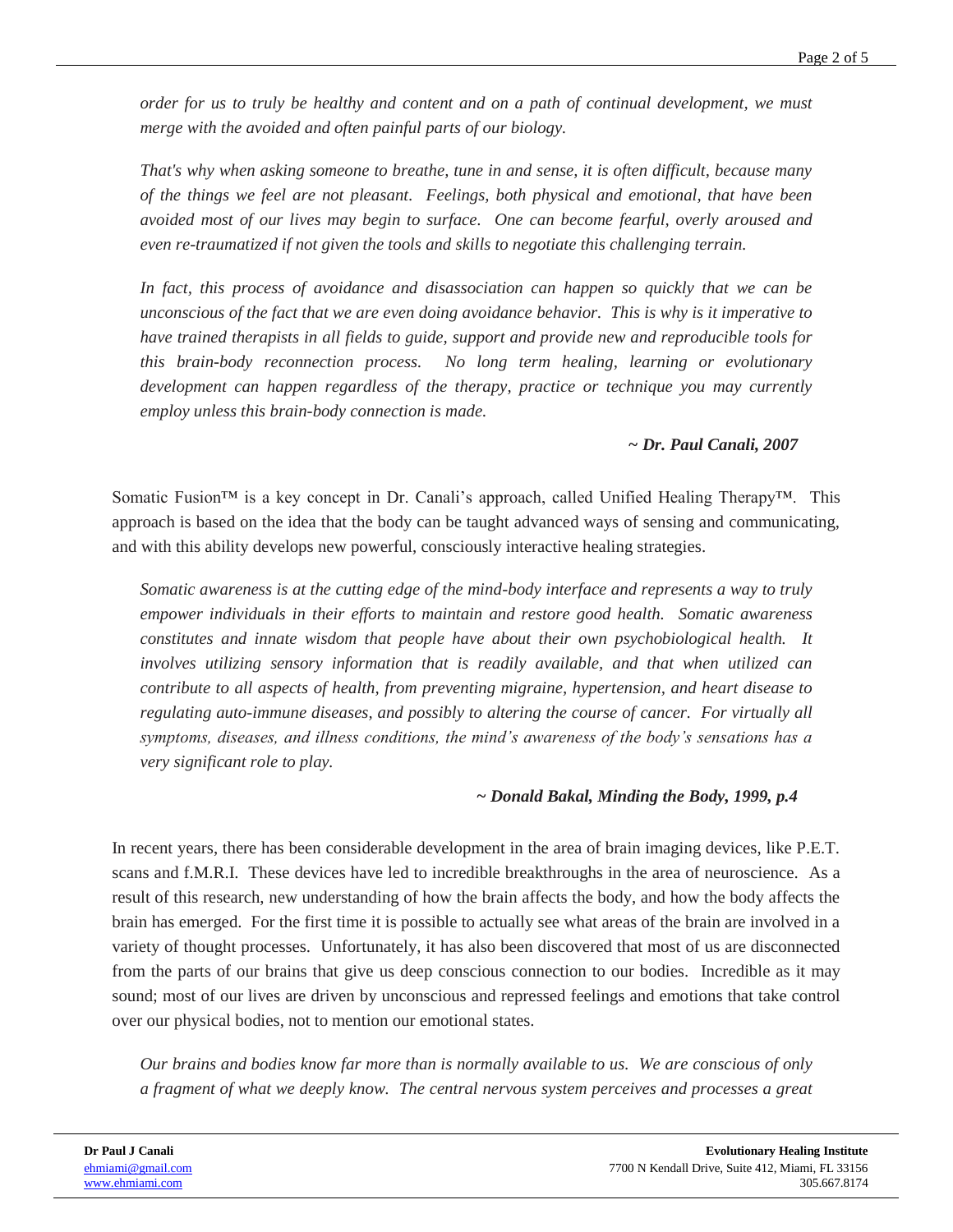*body of information that is stored outside the range of everyday awareness. Some of this information is best handled on an unconscious basis. But conflict, pain, and unresolved problems can become the source of chronic uneasiness, block growth, and even illness. For most of us, the experiences of hurt and alienation in our childhood and from our culture have caused us to lose trust in our bodies and our feelings.*

### *~ Ann Weiser Cornell, PhD, The Power of Focusing*

A good example of this phenomenon is the current epidemic of obesity in America. In obesity, a normal healthy communication between digestive system and brain is lost and replaced with eating not out of hunger but out of suppressing unwanted emotions. Once we lose the ability to sense normal healthy feedback between brain and body, early warning signs of any disease process can go undetected, and we can end up surprised by a health crisis. We have learned to rely on machines and experts to hear early messages from our bodies, when in fact we have the ability built in to our biological and cognitive systems to pick up these signals ourselves.

*This split (between the mind and body) cannot be overcome by a knowledge of the energetic processes in the body. Knowledge itself is a surface phenomenon and belongs to the realm of the ego. One has to feel the flow and sense the course of the excitation in the body. To do this, however, one must give up the rigidity of one's ego control so that the deep body sensations can reach the surface.*

# *~ Alexander Lowen, MD*

Here at **Evolutionary Healing**, you will often hear your doctor or therapist asking you to "tune in to what you are sensing or experiencing at this moment" or, "direct your attention into a specific area of your body." What we are trying to do is reestablish the precious link that has been lost between brain and body. What we are also doing is establishing a somato-sensory or body-brain connection. We call this *Somatic Fusion™* and this concept is an important aspect of Dr. Paul Canali's *Unified Healing Therapy™*.

*When human beings are exposed to high levels of stress, injury, or painful experience their brains disconnect from an inner awareness, or felt sense, of the body. Anything that hurts us, such as mistreatment from others, accidents, natural disaster, physical and emotional abuse, and accumulated stress can cause this condition. It is a biological, unconscious physical state that freezes us in time, keeps us stuck, attached to the past, and unable to move forward in life. It is the source of chronic pain, disease, suffering, fear, and anxiety. It is the main reason why people*  don't heal from any condition. Understanding how it affects each and every one of us is the most *important secret that any therapist or human being can learn.*

*~ Dr. Paul Canali, 2005*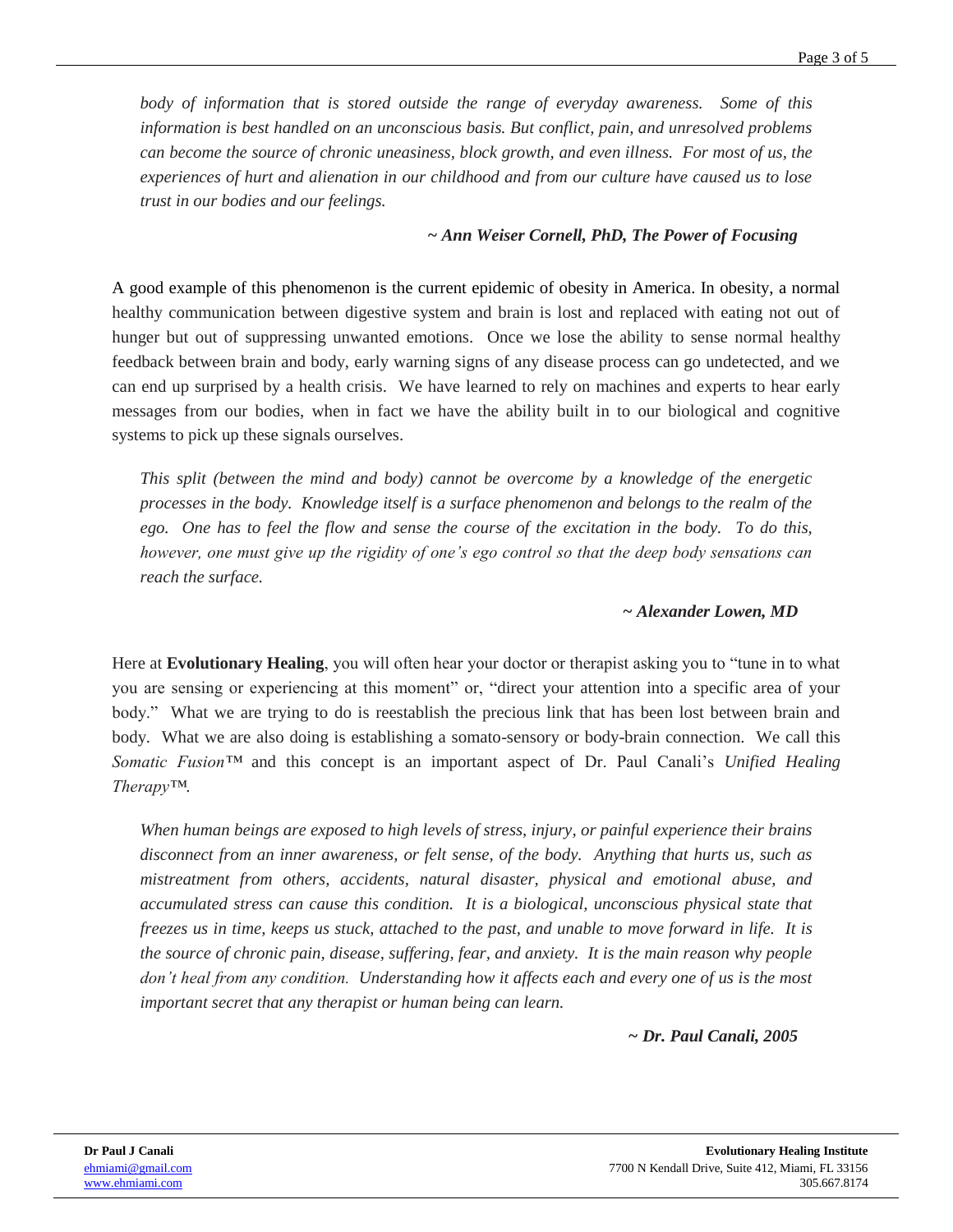When we are exposed to physical and emotional trauma, or even prolonged high-levels of stress, our brain and nervous system produce a fear-based physiological state called survival mode (see EHI's handouts on *Survival Mode*, and *The Autonomic Nervous System*). In an effort to defend, protect, and simply survive, the brain and nervous system disengage from an inner feeling or felt sense of the body. We literally disconnect from feeling our bodies and our emotions, and become numb to what is going on inside of ourselves. In Survival Mode, the ability to perceive and work with somatic information inside the body without becoming aroused and overwhelmed is absent. Along with numbing out the pain is the loss of the precious ability to feel, to focus, and to communicate with the deepest, most intimate and joyous parts of our selves.

*The ego feels especially trapped by the body's vulnerability to pain. Pain, suffering, the intense sensitivity of living tissue and raw nerve – these understandably terrorize the ego, and it seeks to withdraw from the source of pain, to numb and freeze the body so as to reduce its vulnerability to painful vibrations. Although the ego cannot control the body's involuntary sensations, it can and does learn to withdraw awareness from the body, to globally deaden and desensitize it…but this body-deadening is accomplished only at a heavy price. For if it is true that the body is the source of pain, it is also true that it is the source of pleasure. The ego, in killing the source of pain, at the same time kills the source of pleasure. No more suffering…and no more joy.*

#### *~ Ken Wilbur, No Boundary, 2001*

This loss of connection can happen all at once or gradually over time, and for that reason go unnoticed for years. As a result of this lost communication and connection, physical and mental diseases can creep up on us unobserved. These "disease" conditions only become a priority in our awareness when the various symptoms are so great they can no longer be ignored. Research shows that in fact, most diseases give us early warning signs but we don't feel them until it is usually far advanced.

If you try to be still in your mind for even a few seconds you will notice that there is an endless stream of thought that can consume your attention and negatively affect the body and mind.

Through developing the skill of *Somatic Fusion™* you will learn how to direct your attention into the body in a positive and evolutionary way. Immediately upon learning how to do this you can begin to have an entirely different life experience. The body can actually be our teacher, an expression of the unconscious mind. By learning to re-establish the broken connections between body and brain true innate healing will take place. You will begin to experience the world quite differently, because you will have new tools or resources with which to navigate and resolve inner conflict.

*Fighting against and or hiding from unpleasant or painful sensations will generally make things worse. The more feelings need to be avoided, the more energy is spent on keeping them at bay – energy that should have been used for feeling alive and open to new experience.*

*~ Bessel A. van der Kolk, MD, Boston University*